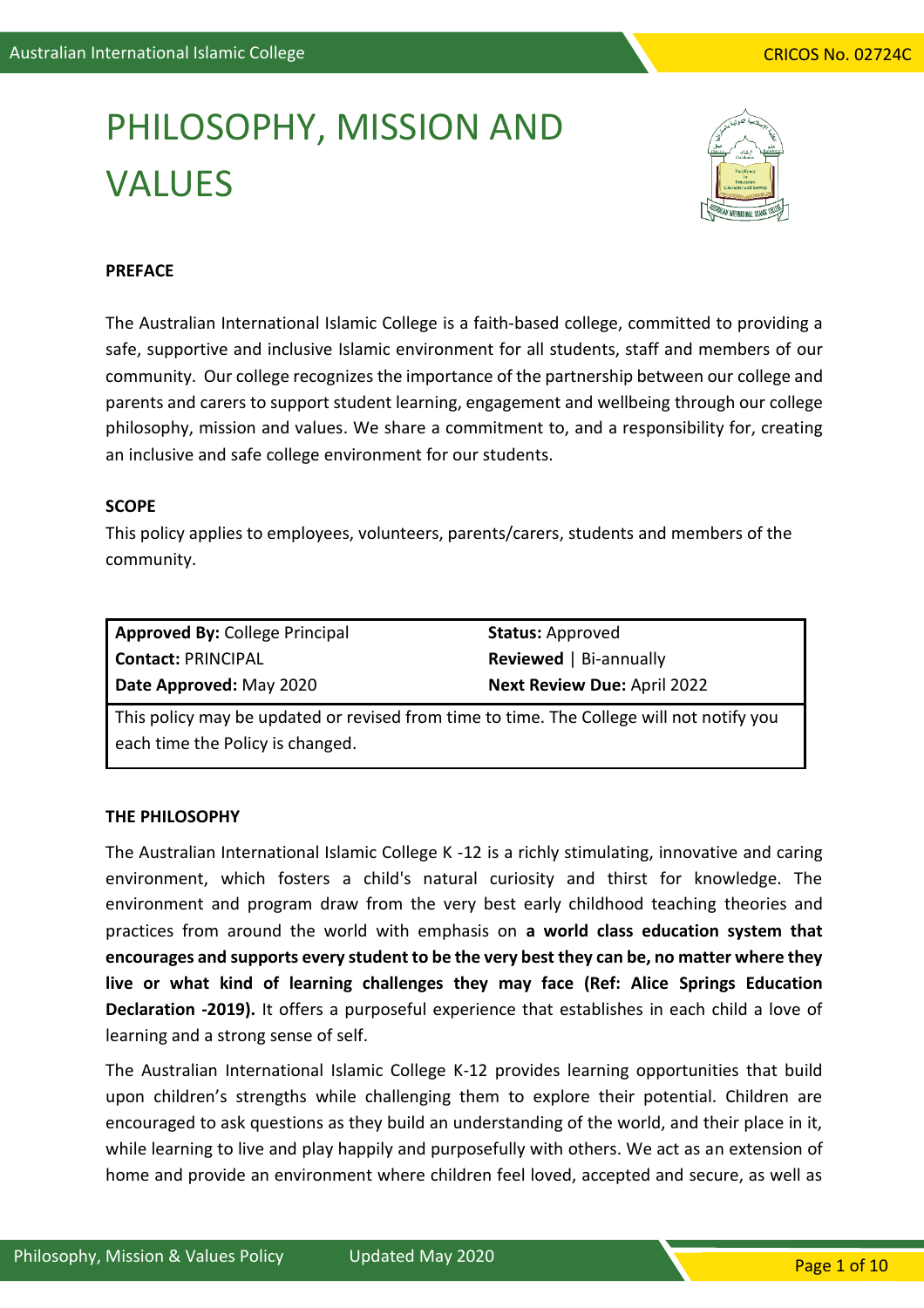being a place where children are encouraged to achieve their best socially, emotionally and academically.

We have a moral and social obligation to the children, their families and the greater community to provide the children with a core foundation that will support them through life to become active members of the community. The Australian International Islamic College K-12 fosters strong links between home and college creating a successful partnership. AIIC encourages parent participation to work in partnership with educators, at all times, we strive hard to develop partnerships based on mutual understandings, mutual respect and continual dialogue promoting shared learning and collaboration.

Offering support to challenge and succeed within five developmental (Physical, Social, Emotional, Cognitive and Language) outcomes, critical reflection and careful planning will allow each child's interests to be responded to and scaffolds their learning. We represent an educational vehicle, engrossing the children in projects and a learning system that allows them to question, examine and enjoy the challenge of the experiences before them. It is our belief that when our children, educators and families. It creates the unmistakable essence that is uniquely recognized as that of The Australian International Islamic College K-12.

#### **MISSION**

Unwavering commitment to deliver excellence in education and develop students of good character and of benefit to the wider Australian Communities and Nations.

### **VALUES**

In our values we recognize all members of our learning community, including our students, staff and parents. We value the relationship between learning and teaching. Our values and virtues are underpinned by the Islamic ethos.

| <b>Quality learning</b> | Providing a high quality and inclusive education.                |  |  |
|-------------------------|------------------------------------------------------------------|--|--|
| Creativity              | Develop high levels of creativity through the usage of           |  |  |
|                         | innovative and interactive teaching methods.                     |  |  |
| Self – confidence       | Develop self-confidence and assurance in students through        |  |  |
|                         | closer teacher-student relationships and participation in extra- |  |  |
|                         | curricular activities organised internally and externally.       |  |  |
| <b>Respect</b>          | Instilling respect for parents, teachers, elders, surroundings   |  |  |
|                         | and environment as well as to differences in opinions and        |  |  |
|                         | cultures.                                                        |  |  |
| <b>Integrity</b>        | Create a culture of mutual trust, honesty, transparency,         |  |  |
|                         | forthrightness and ethical behaviour in all aspects of life.     |  |  |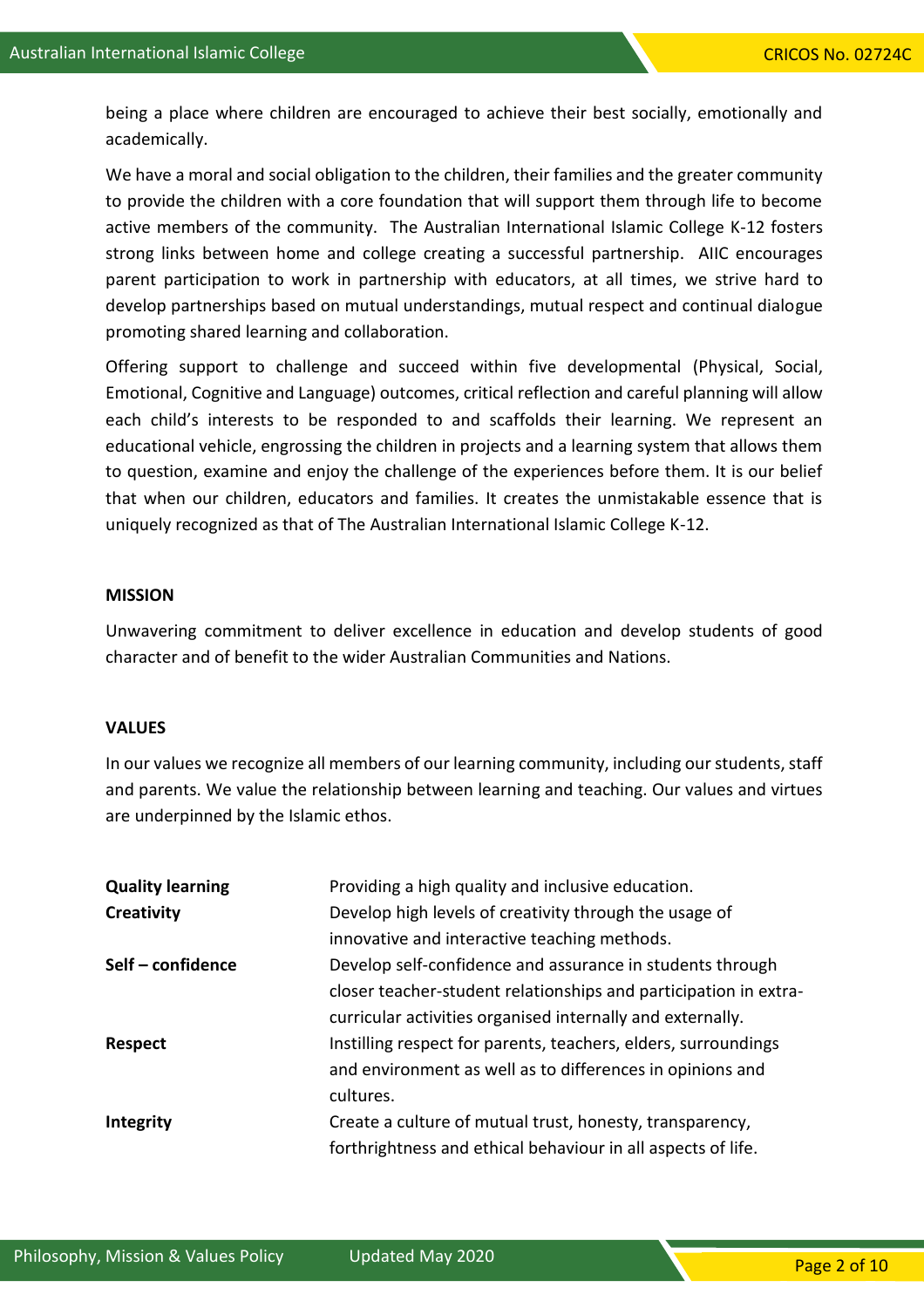## **THE ISLAMIC ETHOS**

The Australian International Islamic College is a faith-based institute with an Islamic ethos. All members of the AIIC community (consisting of students, parents/carers, staff, neighbours and friends) support the Islamic ethos of the College. Through our ethos we aim to nurture our students to become young confident individuals, to develop their identity as responsible Australian Muslims and to always aspire towards achieving the highest goals. Our College aims to develop young practicing Muslims who are confident role models, men and women who are prepared to take their place in benefitting modern society.

Alongside the Australian National Curriculum, we provide Arabic, Quran and Islamic studies, and all aspects of the curriculum are permeated with the Islamic ethos. Each day begins with a surah and dua, an Islamic themed assembly or reading from the Holy Qur'an. We place emphasis on marking notable Islamic events and observances through lessons, assemblies or extracurricular days. Students are supported to follow the teachings of Islam by members of staff through words and actions from making wudu to the Zuhur and Jumat prayers.

Whilst we encourage our students in their endeavors towards academic success, we also recognize the equal importance of supporting their journey towards spiritual awareness. Students have the benefit of the teachings of 'akhlaq' [(Arabic: أخالق) (the practice of virtue, morality and manners) in an environment in which they can explore and develop their values, and all students are expected to hold themselves to the highest standards of personal conduct and behaviour.

At Australian International Islamic College, we take a holistic approach to developing wellrounded individuals: students who value and respect themselves, others around them, as well as the wider community they reside in.

The foundation of the College is based on the Qur'an and Sunnah (tradition) of the Prophet Muhammad (peace be upon him), therefore, the Islamic Ethos is at the heart of everything we do.

## **THE ALICE SPRINGS** (MPARNTWE) **DECLARATION**

The vision of the Alice Springs (Mparntwe) Declaration (Dec, 2019) is for young Australians to experience 'a world class education system that encourages and supports every student to be the very best they can be, no matter where they live or what kind of learning challenges they may face' (p3).

In order to achieve the vision of the Alice Springs (Mparntwe) Declaration, two goals were set, both of which while distinct are connected and when attained are central to Australia's social and economic prosperity, positioning young people to be of benefit to the wider Australian communities and nations by living fulfilling, productive and responsible lives.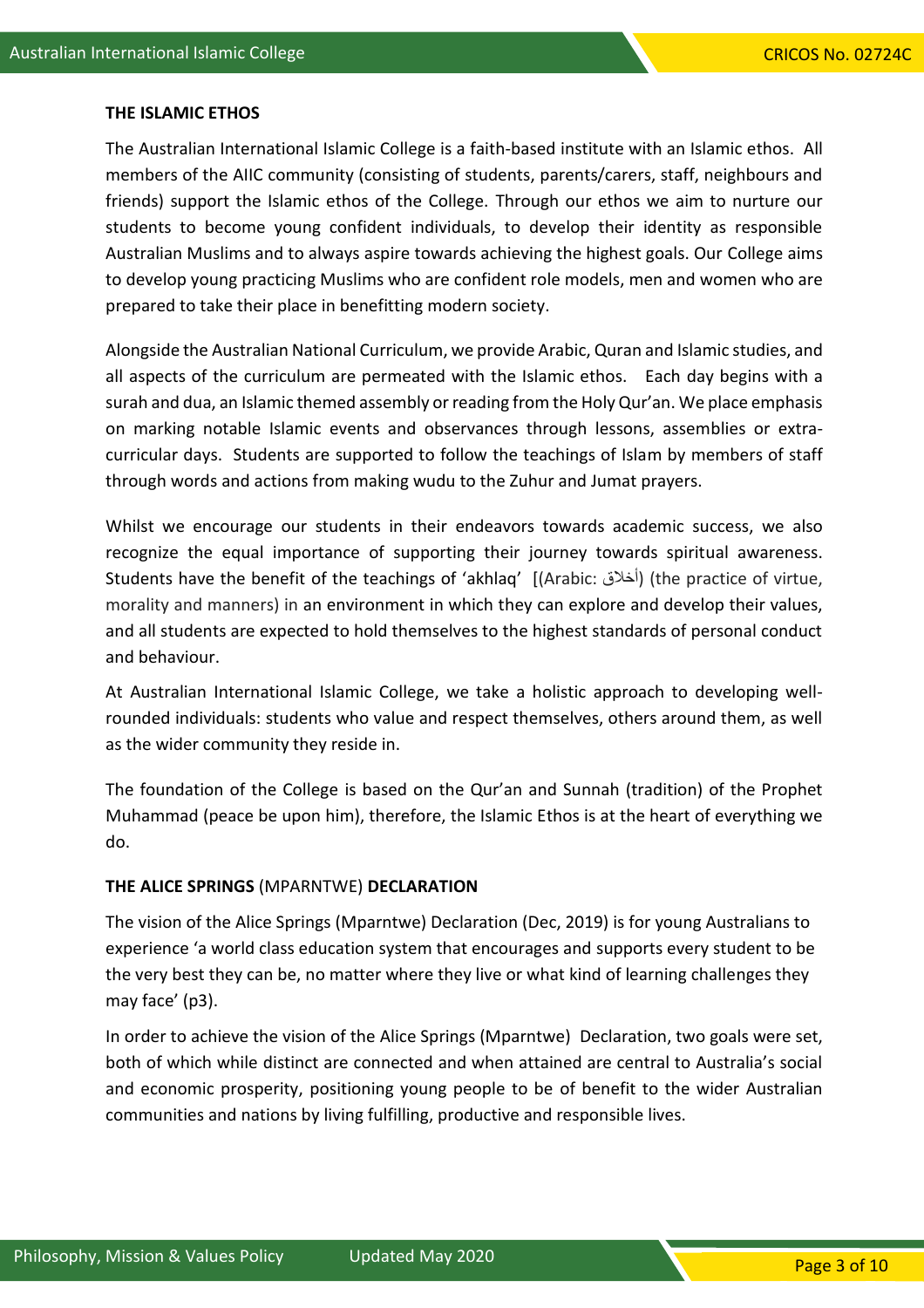#### *Goal 1: The Australian education system promotes excellence and equity*

*Australian Governments commit to promoting excellence and equity in Australian education.*

*This means that all Australian Governments will work with the education community to:*

- *provide all young Australians with access to high-quality education that is inclusive and free from any form of discrimination*
- *recognise the individual needs of all young Australians, identify barriers that can be addressed, and empower learners to overcome barriers*
- *promote personalised learning and provide support that aims to fulfil the individual capabilities and needs of learners*
- *ensure that young Australians of all backgrounds are supported to achieve their full educational potential*
- *encourage young people to hold high expectations for their educational outcomes, supported by parents, carers, families and the broader community*
- *ensure that education promotes and contributes to a socially cohesive society that values, respects and appreciates different points of view and cultural, social, linguistic and religious diversity*
- *ensure that learning is built on and includes local, regional and national cultural knowledge and experience of Aboriginal and Torres Strait Islander peoples and work in partnership with local communities*
- *collaborate internationally to share best practice and help young Australians learn about and engage with the world*
- *support all education sectors – government, non-government, secular and faith based education*
- *promote a culture of excellence in all learning environments, by providing varied, challenging, and stimulating learning experiences and opportunities that enable all learners to explore and build on their individual abilities, interests, and experiences*
- *ensure that Australia's education system is recognised internationally for delivering high quality learning outcomes.*

# *Goal 2: All young Australians become confident and creative individuals, successful lifelong learners, and active and informed members of the community*

*Australian Governments commit to working in collaboration with the education community to support all young Australians to become:*

- *confident and creative individuals*
- *successful lifelong learners*
- *active and informed members of the community.*

#### *Confident and creative individuals who…*

- *have a sense of self-worth, self-awareness and personal identity that enables them to manage their emotional, mental, cultural, spiritual and physical wellbeing*
- *develop personal values and attributes such as honesty, empathy, loyalty, responsibility and respect for others*
- *are resilient and develop the skills and strategies they need to tackle current and future challenges*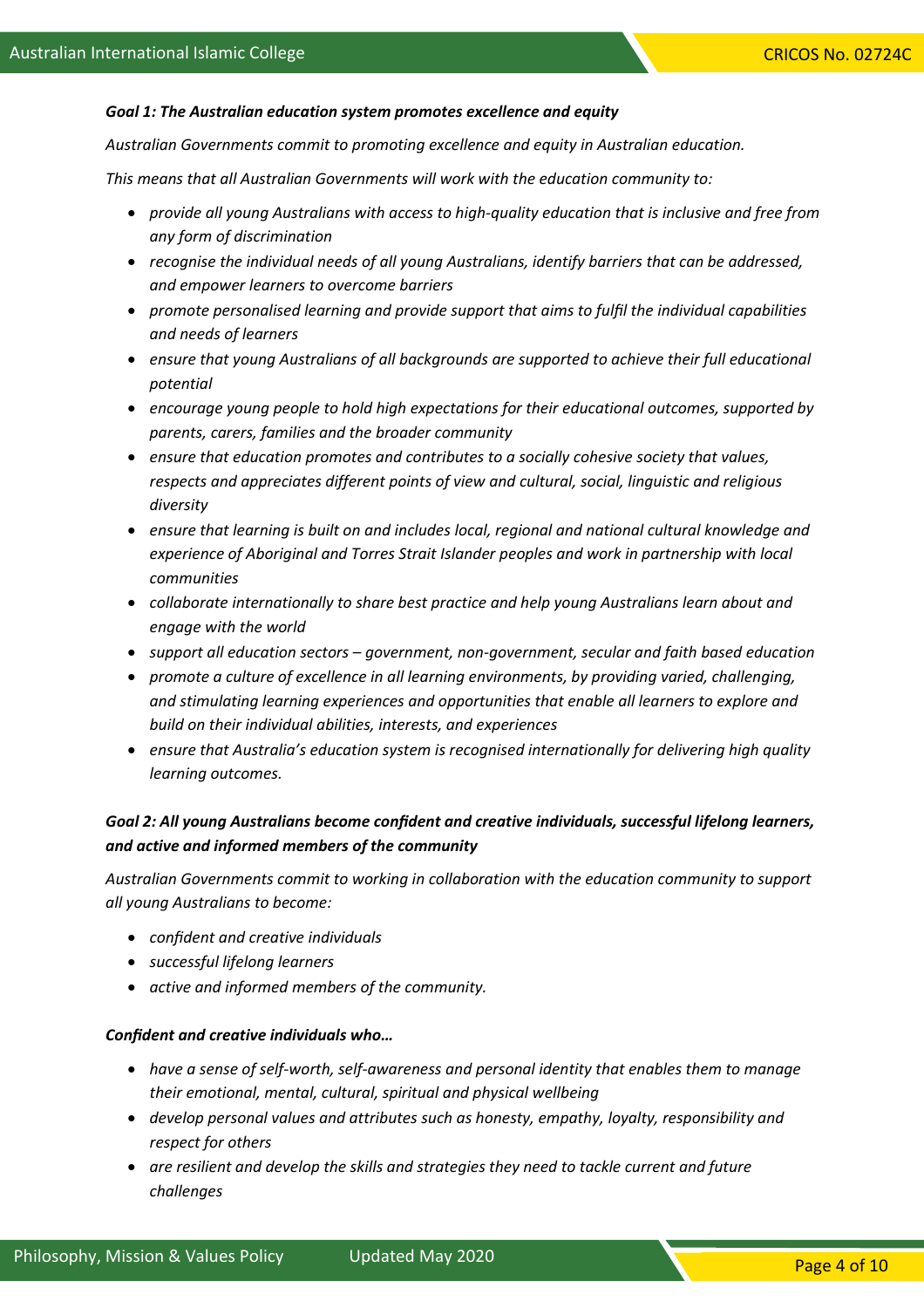- *are able to recognise, adapt to, and manage change*
- *have a sense of optimism about their lives and the future*
- *show initiative, use their creative abilities and are enterprising*
- *have the imagination, knowledge, skills, understanding and values to establish and maintain healthy, satisfying lives*
- *understand their responsibilities as global citizens and know how to affect positive change*
- *have the confidence and capability to pursue learning throughout life, leading to enjoyable, fulfilling and productive employment*
- *relate well to others and form and maintain healthy relationships*
- *are well prepared for their potential life roles as friends, family, community and workforce members*
- *embrace opportunities, make informed decisions about their own lives and accept responsibility for their own actions*
- *have a sense of belonging, purpose and meaning that enable them to thrive in their learning environment.*

#### *Successful lifelong learners who…*

- *develop their ability and motivation to learn and play an active role in their own learning*
- *have the essential skills in literacy and numeracy as the foundation for learning*
- *engage in respectful debate on a diverse range of views*
- *are productive and informed users of technology as a vehicle for information gathering and sharing, and are able to adapt to emerging technologies into the future*
- *are able to think deeply and logically, and obtain and evaluate evidence as the result of studying fundamental disciplines*
- *are creative, innovative and resourceful, and are able to solve problems in ways that draw upon a range of learning areas and disciplines and deep content knowledge*
- *are inquisitive and experimental, and have the ability to test different sources and types of knowledge*
- *are responsive and adaptive to new ways of thinking and learning*
- *are able to plan activities independently, collaborate, work in teams and communicate ideas*
- *continue to improve through formal and informal learning in further education, and training or employment, and acquire the skills to make informed decisions throughout their lives*
- *are able to make sense of their world and think about how things have become the way they are*
- *are confident and motivated to reach their full potential.*

#### *Active and informed members of the community who…*

- *act with moral and ethical integrity*
- *have empathy for the circumstances of others and work for the common good, in particular sustaining and improving natural and social environments*
- *appreciate and respect Australia's rich social, cultural, religious and linguistic diversity and embrace opportunities to communicate and share knowledge and experiences*
- *have an understanding of Australia's system of government, its histories, religions and culture*
- *are committed to national values of democracy, equity and justice, and participate in Australia's civic life by connecting with their community and contributing to local and national conversations*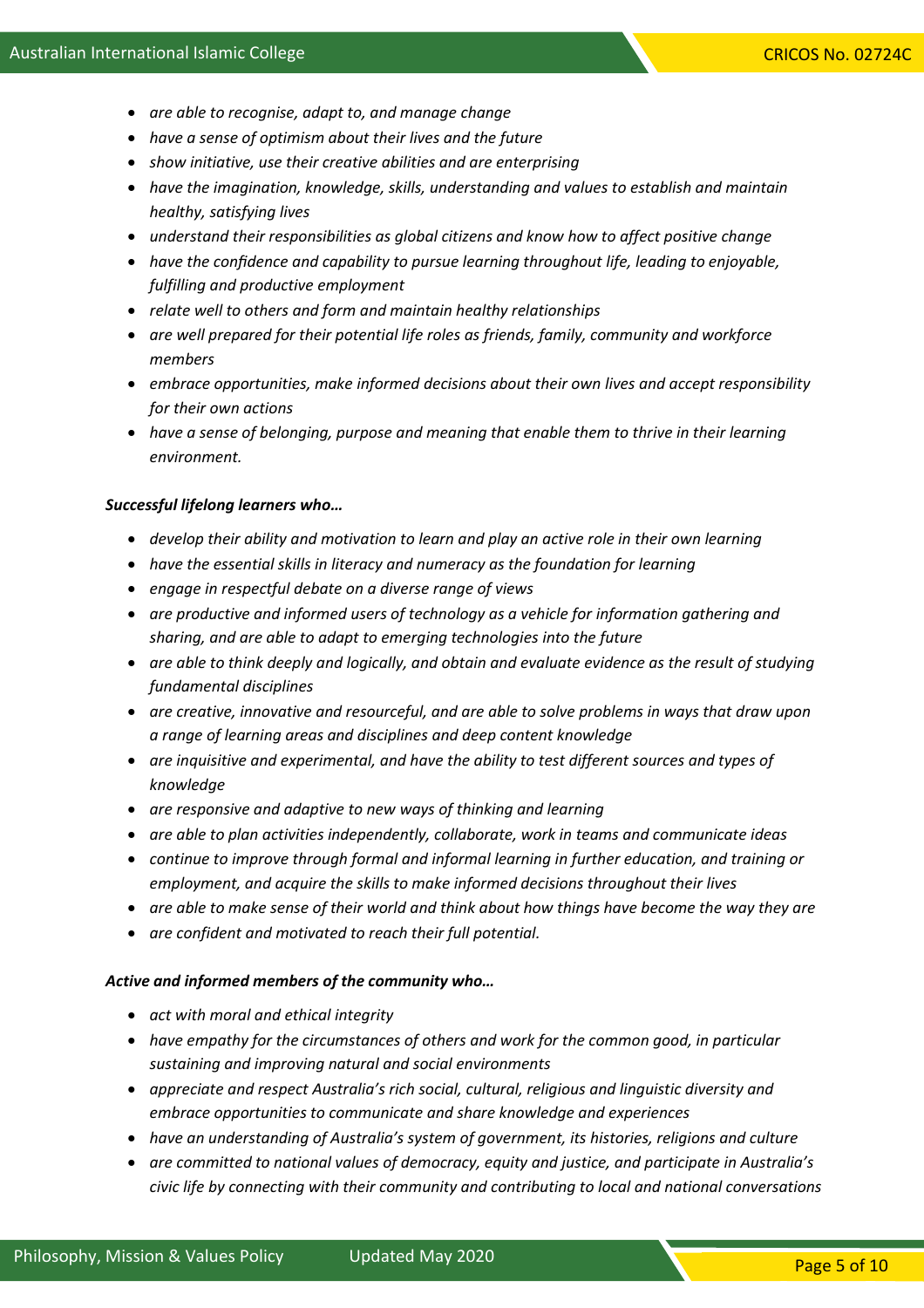- *understand, acknowledge and celebrate the diversity and richness of Aboriginal and Torres Strait Islander histories and cultures*
- *possess the knowledge, skills and understanding to contribute to, and benefit from, reconciliation between Aboriginal and Torres Strait Islander peoples and non-Indigenous Australians*
- *are informed and responsible global and local members of the community who value and celebrate cultural and linguistic differences, and engage in the global community, particularly with our neighbours in the Indo-Pacific regions*.

## **THE EDUCATIONAL PROGRAMS**

# Primary College (Prep – Year 6)

Education programs at AIIC are designed and implemented to support students to achieve the goals of the Alice Springs (Mparntwe) Education Declaration (Dec, 2019). Our focus is to provide access to high quality education, focusing on the development of the whole child – taking a wholistic approach to the child and the curriculum. Understanding the child, how children develop and learn is a key component in the planning, delivery and assessment of the curriculum.

- AIIC follows the Australian national curriculum from Foundation to Year 10. The development of curriculum recognizes and provides students with access to personalized high-quality education. Students are seen as capable learners and individuals, who regardless of backgrounds are encouraged and supported to achieve their best academically, personally and socially.
- The Humanities and Social Science (Civics and Citizenship) and Health and Physical Education (Health) curricula helps students develop a sense of self-worth, selfawareness and personal identity. These attributes, together with essential skills in literacy and numeracy sees students heading towards the goal of being successful lifelong learners.
- AIIC embraces a positive approach to the 'School Code of Behaviour' where members of the school community foster and create an environment of care, courtesy, respect and responsibility. Within the Islamic environment of AIIC, students are expected to behave and act in a manner which exhibits moral and ethical integrity.
- The Head of Positive Behaviour Management and Pastoral Care assists members of the AIIC community to take ownership and accept responsibility for their actions simultaneously providing support within an Islamic environment. It is the ability of students to engage respectfully with others with different views that creates a harmonious environment in which to learn.
- Through positive prosocial skilling, students develop their 'self'. Students (from Prep to Year 6) participate in the 'You Can Do It' program, a whole school approach to positive social and emotional learning. Students learn to develop a number of different skills needed in order for individuals to be happy and successful in school and experience positive relationships. This includes resilience, confidence, organisation, persistence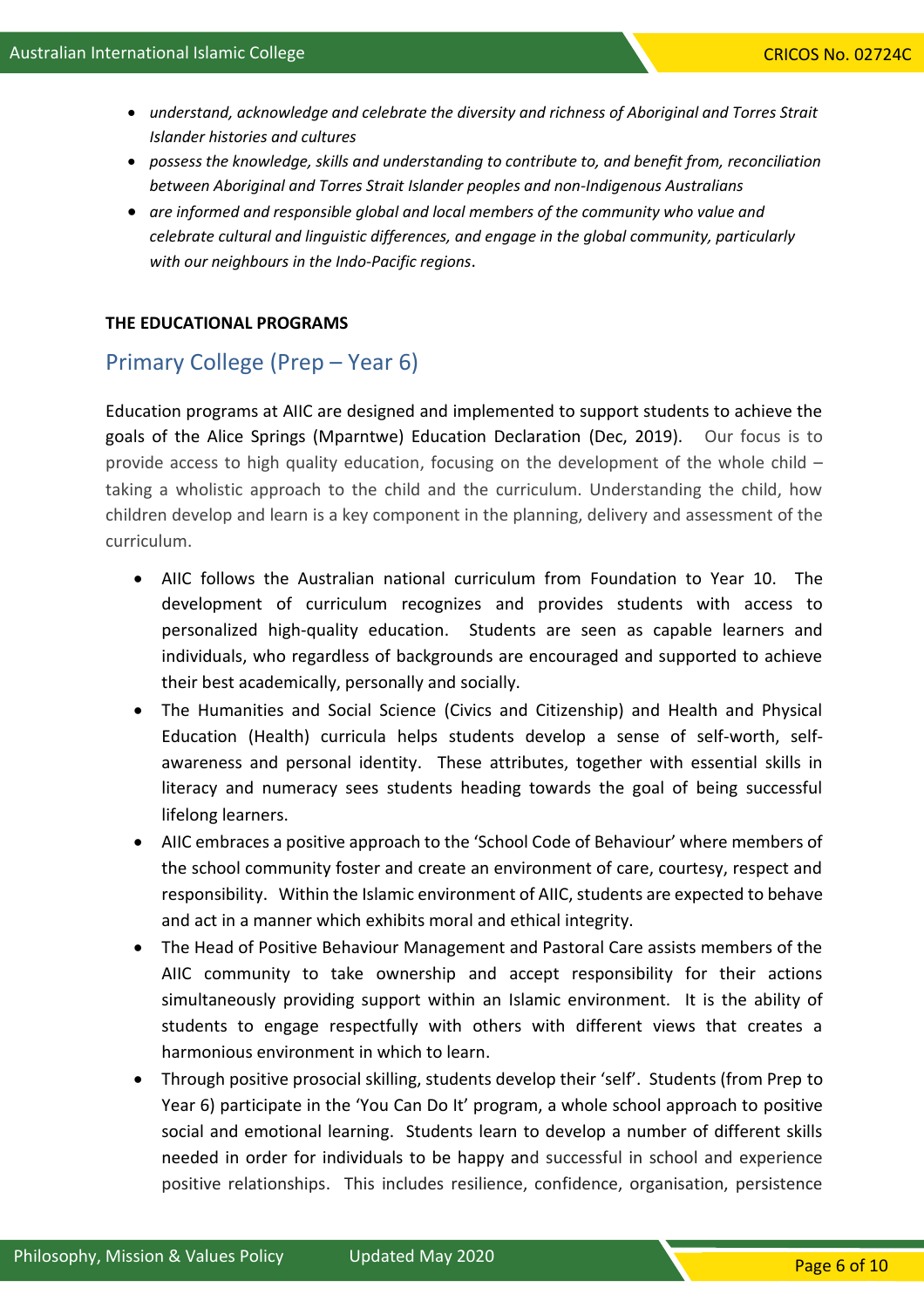and getting along. The program develops a growth mindset enabling students to recognize, adapt to and manage change.

- Respectful relationships are positively promoted through the You Can Do It program as well as the College's Behaviour Management Policy, College Guidance Counselor, visiting speakers, Islamic studies lessons and College Imams.
- Participation in 'Student of the Month' awards from Prep to Year 12 (in association with Queensland Police) recognizes an individual's personal growth and achievement in identified areas. Students feel a sense of optimism, achievement and pride when receiving the award.
- AIIC promotes confident individuals through opportunities for leadership positions including School Captains, Vice Captains and Student Council. Students play an active role in various aspects of college life for the benefit of others.
- AIIC students participate in extra-curricular activities including sport and the College Nasheed group. Students are strongly encouraged to represent the College at every opportunity enhancing their sense of belonging and ability to thrive.
- AIIC recognizes our students are global citizens and through active citizenship AIIC celebrates and develops citizenship skills and strong Australian characteristics in students by teaching about Australia through various national days and celebrations:
	- o National Anthem
	- o Australia Day
	- o Anzac Day
	- o Labour Day
	- o Sustainable and Recycling Committee
	- o Promotes fund raising for charities
	- o Clean up Australia Day
	- o National Tree Planting day
	- o NAIDOC week
	- o Harmony and Multi-cultural day

It is through such programs our students appreciate and respect Australia's rich social, cultural, religious and linguistic diversity, providing an opportunity for our students to communicate and share their knowledge and experiences. Annually, AIIC students celebrate cultural and linguistic differences with Harmony Day and Multi-cultural day, the mantra 'Everyone belongs' enables students to appreciate the values we hold in our differences.

- AIIC offers programs to develop student creativity and critical thinking through the use of new technology and STEM. It is recognized that students at AIIC are informed users of technology with the 'laptop for every child' initiative, code camps and various software applications used by all year levels. These technological skills students develop ensure continuous learning and a desire to be inquisitive and enhance skills. Technology is a means through which students are actively inquisitive, responsive and adaptive.
- AIIC values the beliefs and teachings of Islam with a focus on: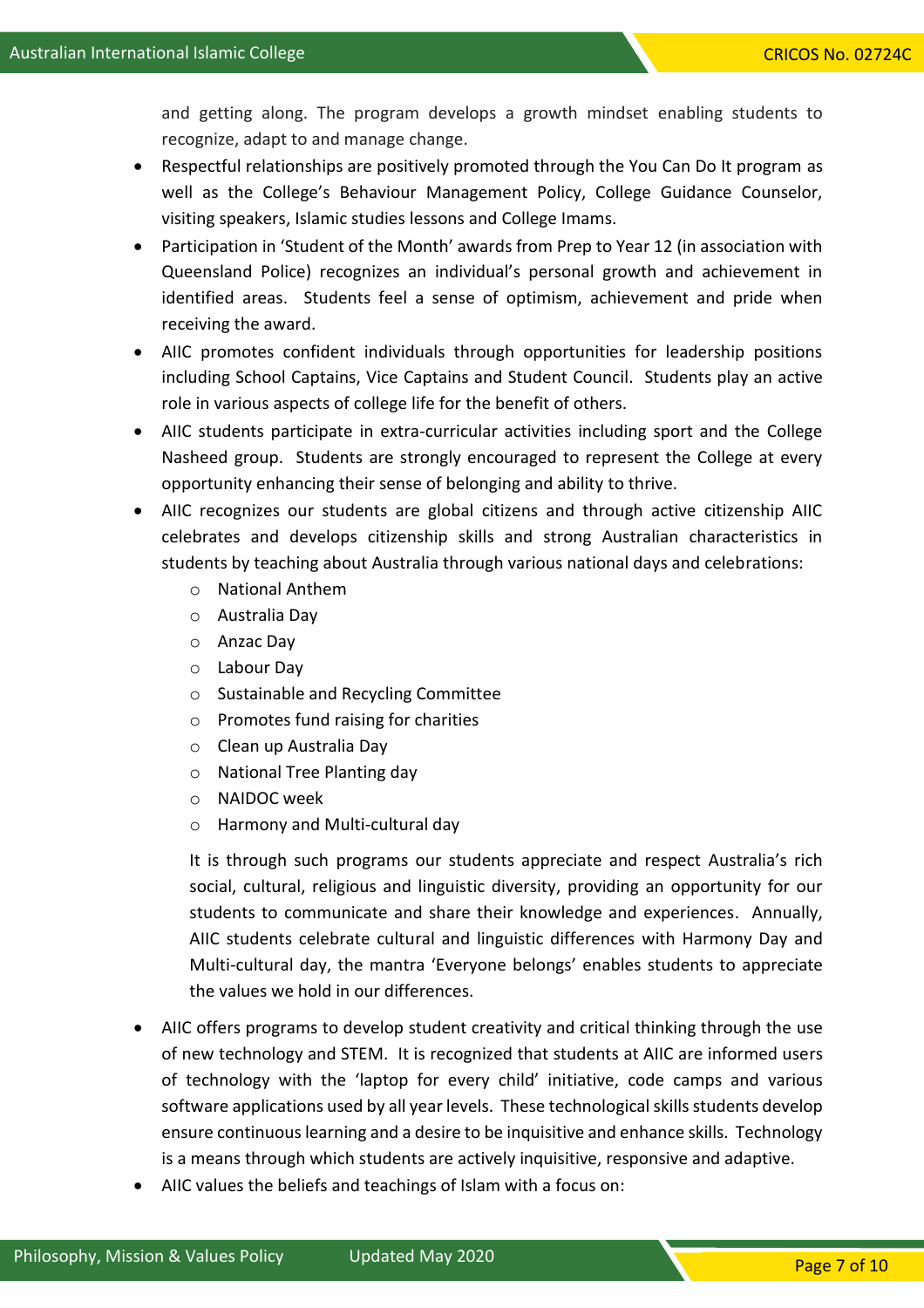- o Commencing each day reciting Surah Al-Fatiha, and another short surah, followed by a short dua.
- o Praying Zuhur together and celebrating all religious functions.
- o Conducting a Quran Reading Competition and participation in the Islamic Council of Queensland's Annual Quran Reading Competition.
- o The school curriculum delivery is enriched by teaching not only the Arabic language as LOTE but also by teaching Islamic Studies from Kindy to Year 12.
- o The Islamic Studies curriculum has been specially designed to meet the needs of our students, to be developmentally appropriate and to ensure all students receive an Islamic education which includes 'akhlaq' [(Arabic: أخالق (- the practice of virtue, morality and manners in Islamic theology and falsafah (philosophy)].
- o Through the teachings of Islam, students demonstrate respect for parents, teachers, elders, surroundings and environment as well as to differences in opinions and cultures.
- Students at AIIC are visibly active in community affairs, demonstrating empathy for the circumstances of others and to work for the common good of others such as the feeding the homeless program and the Lions Club 'Little Leos' program.
- AIIC seeks to collaborate internationally on best practice, to learn about and engage with the world through its international exchange program with schools in Asia.
- AIIC actively seeks and participates in programs which ensure that Australia's education system is recognized internationally for its delivery and high-quality learning outcomes through programs such as BRIDGE (Building Relationships through Intercultural Dialogue and Growing Engagement – supported by the Asia Education Foundation).

# Junior Secondary College (Year 7 -10)

Australian International Islamic College focuses on supporting students as they develop into confident and creative learners of today, ready to meet the challenges of tomorrow.

Adolescence is a time of significant cognitive, emotional, physical and social change. To support our students through this period of growth, our teachers build upon the foundations of Primary College and support each child in adapting to the new environment of Secondary College.

In Year 7, students study a broad range of subjects as they progress through to Year 10. Student learning follows the Australian curriculum, continuing the inquiry approach from their Primary years. They develop subject-specific skills and make links across and between subject areas. We encourage innovative thinking in all learning areas and encourage skills in creativity, design thinking, problem-solving and reflection.

Students in Year 7 and 8 Study the following core subjects: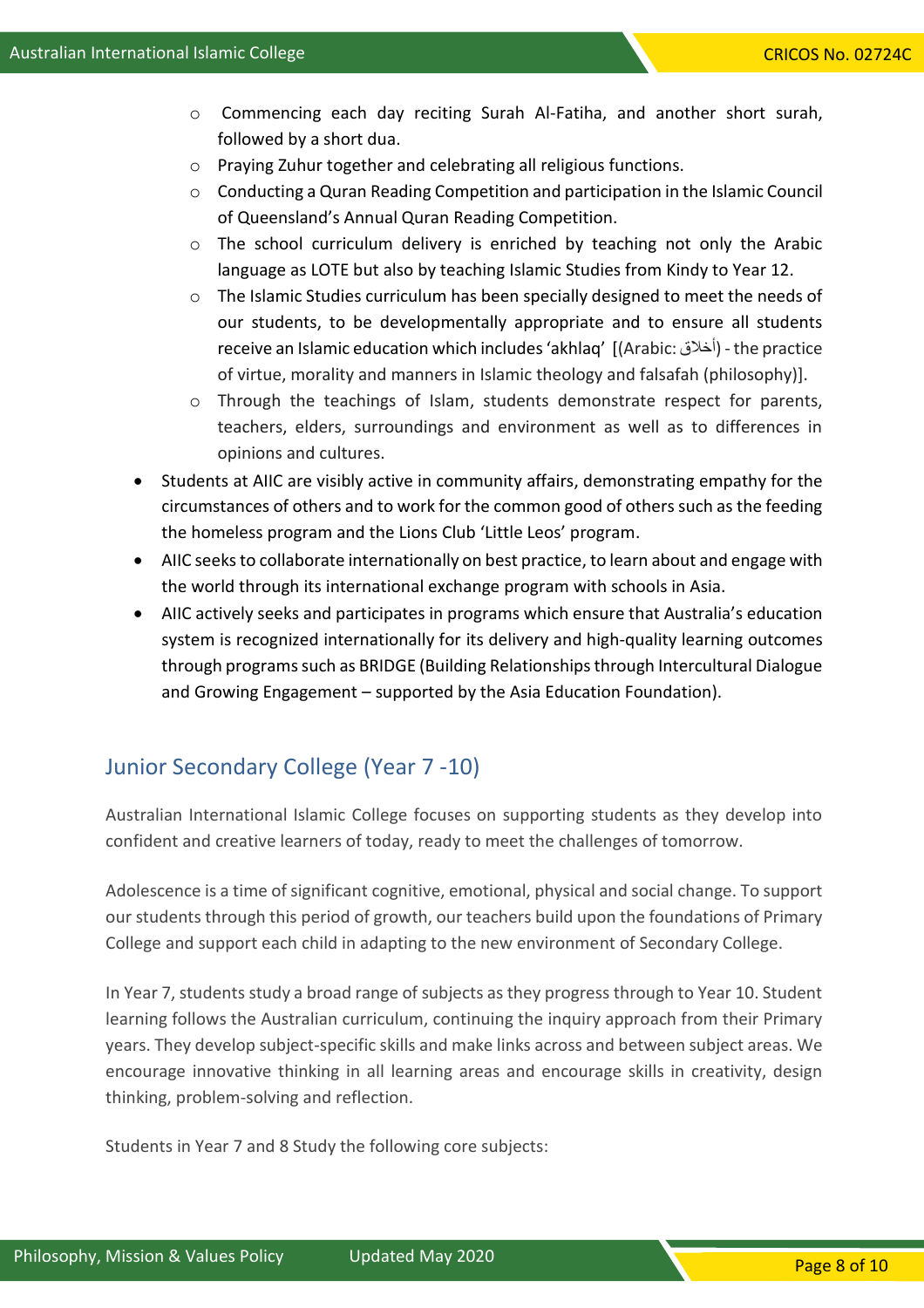| English                 | <b>Mathematics</b>             | Science     | Geography/History | Digital Technologies                 |
|-------------------------|--------------------------------|-------------|-------------------|--------------------------------------|
| Civics &<br>Citizenship | Health & Physical<br>Education | <b>STEM</b> | <b>Visual Art</b> | Islamic studies &<br>Arabic Language |

Students in Year 9 and 10 Study the following core subjects:

| English    | <b>Mathematics</b> | Science     | Geography/History  | Digital Technologies |
|------------|--------------------|-------------|--------------------|----------------------|
| Business/  | Health & Physical  | <b>STEM</b> | Visual Art/Film TV | Islamic studies &    |
| Accounting | Education          |             | & New Media        | Arabic Language      |

# Senior Secondary College (Year 11 -12)

Our Senior Secondary College provides students with a multitude of engaging learning programs and environments that encourage them to reach their individual potential and prepare them for life beyond college.

Students in the Senior Secondary College choose different pathways as they prepare for life and academic challenges. Our holistic approach to education balances academics and personal wellbeing with an extensive range of co-curricular activities.

Academic courses encourage increasing personal responsibility for learning with teaching methods complementing and enhancing each student's unique abilities and interests.

Students, guided by our dedicated guidance counsellor in our College, choose a variety of pathways to help them achieve and prepare for life after college. Pathways include the new QCE system, Overall Position (OP) to achieve entrance to university courses, Selection Rank for tertiary entrance equivalence, Vocational Education and Training Certificates (VET).

This flexibility and a variety of academic and vocational course options opens exciting career prospects for each student.

| <b>SUBJECT - A</b>                         | <b>SUBJECT - B</b>                | <b>SUBJECT - C</b>             |
|--------------------------------------------|-----------------------------------|--------------------------------|
| Mathematical Methods   General Mathematics |                                   | <b>Essential Mathematics *</b> |
| English                                    | English as an Additional Language | <b>Essential English*</b>      |
| <b>Business</b>                            | Physics                           | Digital Solution               |

# **Students in Year 11 and 12 study six subjects from the following options:**